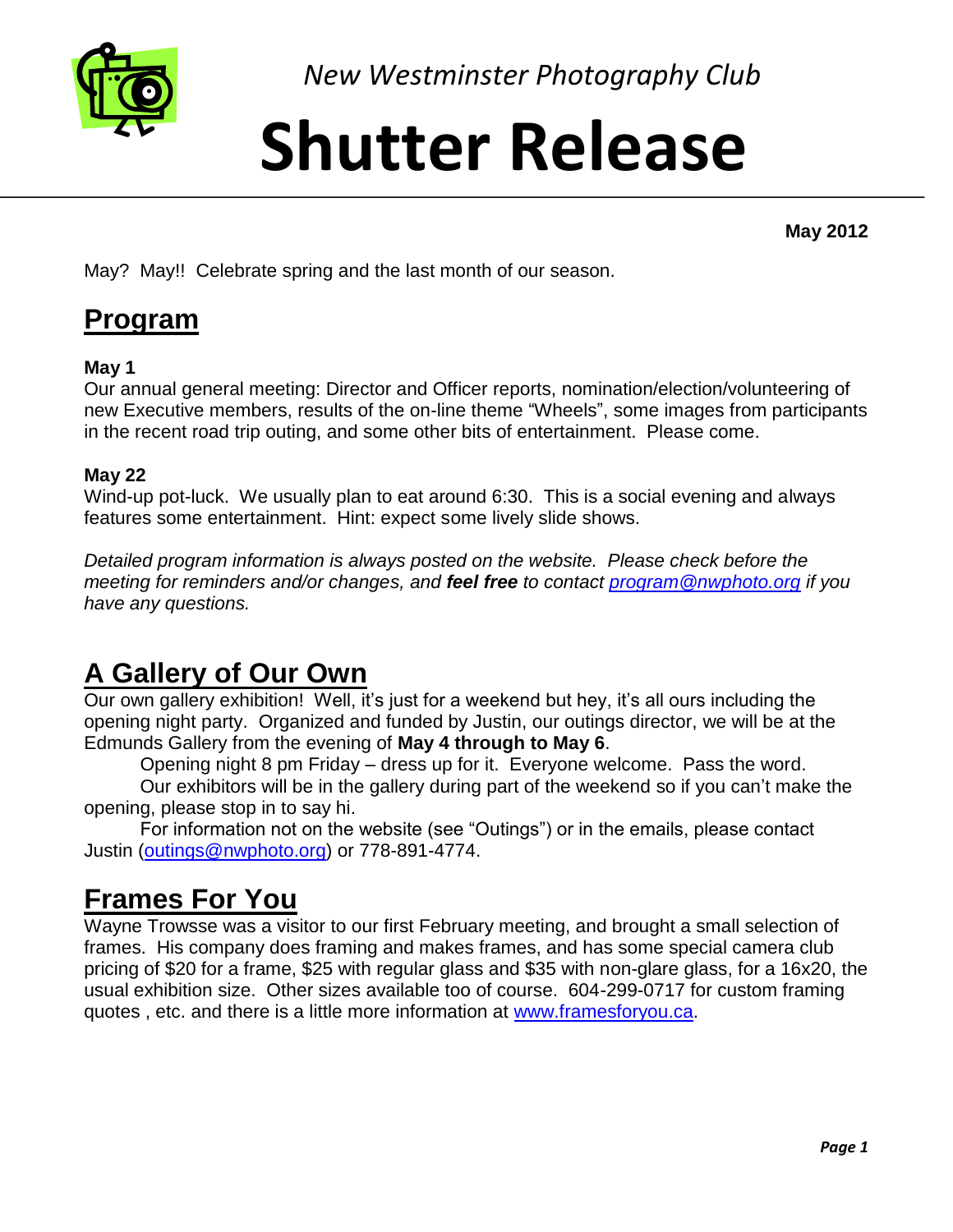### **On-lineThemes**

Remember, you can enter up to **three** interpretations of each month's theme. And, the theme competition **runs all year**.

**Fraser River** opens April 1 and closes May 13. **Mechanical** opens May 1 and closes June 10.

Even if you don't compete, **every member** is eligible to **vote** for 3 images (1<sup>st</sup>, 2<sup>nd</sup> and 3<sup>rd</sup>) and leave comments during the competition period and the voting period. The top 10 are shown at the closest projection night following the closing date (usually the  $2<sup>nd</sup>$  meeting of the month). Just a great way to try something new, get some feedback and practice your commenting skills.

*Questions or problems:* [themes@nwphoto.org](mailto:themes@nwphoto.org)

# **Elections**

Our **Annual General Meeting** is May 1. **Please** consider volunteering to help the club out. You might be surprised at how much fun it is. You will always have the support of the past and current executive, so you're not out there alone. Here is a run-down of the positions, current office-holders and their responsibilities. I'm sure you will find a position that fits your skill sets.

**President** (Robert) chairs the meetings, arranges executive meetings, makes sure everything is running right and is part of all committees, including impromptu email discussions among any set of executive members.

**Vice-President** (vacant in 2011-2012) chairs the meetings in the President's absence, and traditionally has handled the website "info" enquiries.

**Treasurer** (David L.) collects the dues, maintains the financial records, pays the bills and maintains the member roster (enters new; enters status of unpaid, etc.)

**Program** (Shona) plans the club programs, arranges guest speakers, workshops etc. with the assistance of the year end surveys and other executive if requested/required.

**Outings Officer** (Justin) plans, coordinates and publicises monthly outings.

**Projectionist** (Jim) receives competition and sharing entries, theme show results and any other digital contributions and projects them at meetings. May also submit digital entries to outside clubs.

**Newsletter Editor**(Shona/Jim) produces a monthly newsletter and posts it to the website. Preferably, printed copies should also be available at meetings for visitors. A somewhat optional but generally appreciated publication.

**Webmaster** (Derek) keeps the site running smoothly and fixes things that the various executive cannot fix via their own area's access. Derek created our fantastic website but is fine if someone with the specialty training wants to give it a go. He'll help.

**Competition Chair** (Peter) coordinates the monthly in-club print or digital competitions as well as any outside competitions the club chooses to participate in.